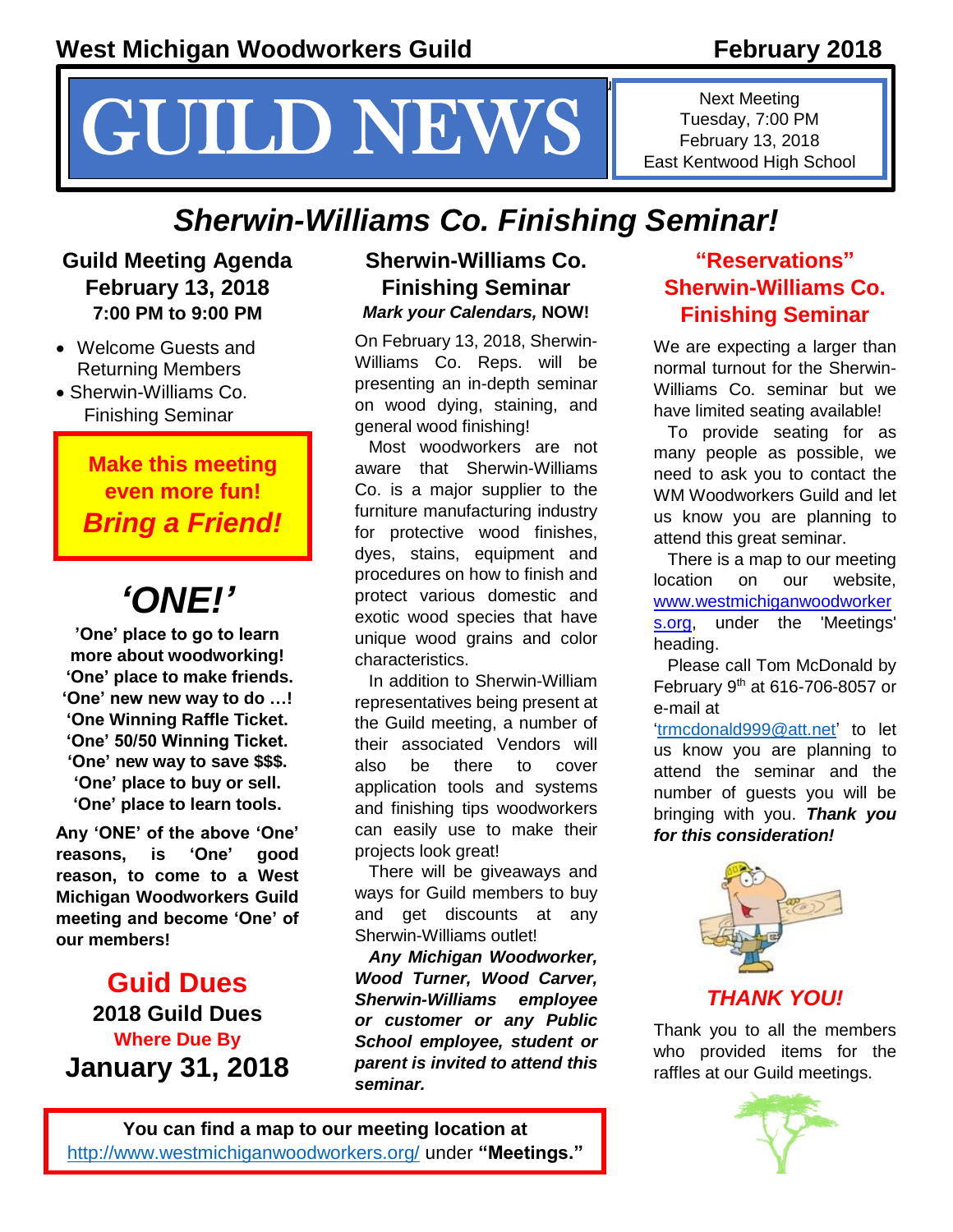# **Meeting Activities on January 9, 2018**







**Special Thanks to CMT**

Thanks to **Kirk Figan**, *Midwest US & Eastern Canada* for **CMT**  Tools, the WM Woodworkers Guild received a 'Care Package' from **CMT** to support the Guild. The 'Care Package' included multiple 10" & 71/4" carbide tip saw blades, multiple sets of Forstner Bits and an Angle Meter. All toll, these **CMT** tools represent 100's of \$\$\$ at retail! **Thank You Kirk!!**

These **CMT** tools are greatly appreciated! They will be given away as contest prizes or will be raffled off to our members at our monthly meetings during 2018. The \$\$ from the raffled items will help fund the monthly activities of the Guild.

Please consider **CMT** when you are buying tools!







### **Want to Get Started Into Woodworking?**

If you are looking for hints on what it takes to get into woodworking the below website is a good place to start. Plus, come to Our Guild Meetings

#### **[https://www.wonderfulwoodw](https://www.wonderfulwoodworking.com/getting-started-in-woodworking/) [orking.com/getting-started](https://www.wonderfulwoodworking.com/getting-started-in-woodworking/)[in-woodworking/](https://www.wonderfulwoodworking.com/getting-started-in-woodworking/)**

#### **Sherwin-Williams Co. Supports the Guild**

Thanks to **Gustavo Dias,**  Manager of the Sherwin-Williams Co. store at 4499 Ivanrest Ave. SW, Grandville, S-W donated \$100 to support the WM Woodworkers Guild through 2018.

## **'Tool Time'**

**John Pflug** likes to do 'Timber Framing.' To do so, he needs a number of different sized portable power saws. He explained why each was useful, the Pros & Cons of each size & their power source.

## **Scroll Saws**

**Dale Smith** is the Guild's resident scroll saw expert. He explained the different type of saws, adjustable head angle Vs adjustable table angle, \$150 scroll saws Vs \$600 scroll saws.

#### **50/50 and Wood & Tool Raffles**

Everyone likes to win something special. When the winning Raffle tickets are called, everyone checks their raffle tickets for the 'Winning Number.' We had wood and some great tools from CMT!

## **Looking for Tools?**

One of the most perplexing challenges is, 'Where is do I find the tools I can afford to buy?' Very few 'Newbies' can afford to buy all new tools!

#### **Here one possibility!**

On February 10th from 1:00 PM to 4:00 PM at 559 Berry (off  $8<sup>th</sup>$ Ave.) in Grandville (Ottawa Co.). The Grand River Turners Guild is holding an Estate Sale at a former member's woodshop, who recently passed away. It is a sale of a complete woodshop setup for woodworking & woodturning. Work benches, hand tools, power hand tools, gages and all the equipment.

**Everything MUST BE SOLD!**

**Visit The Guild's Facebook Page [www.facebook.com/groups/wmiwwguild](http://www.facebook.com/groups/wmiwwguild)**